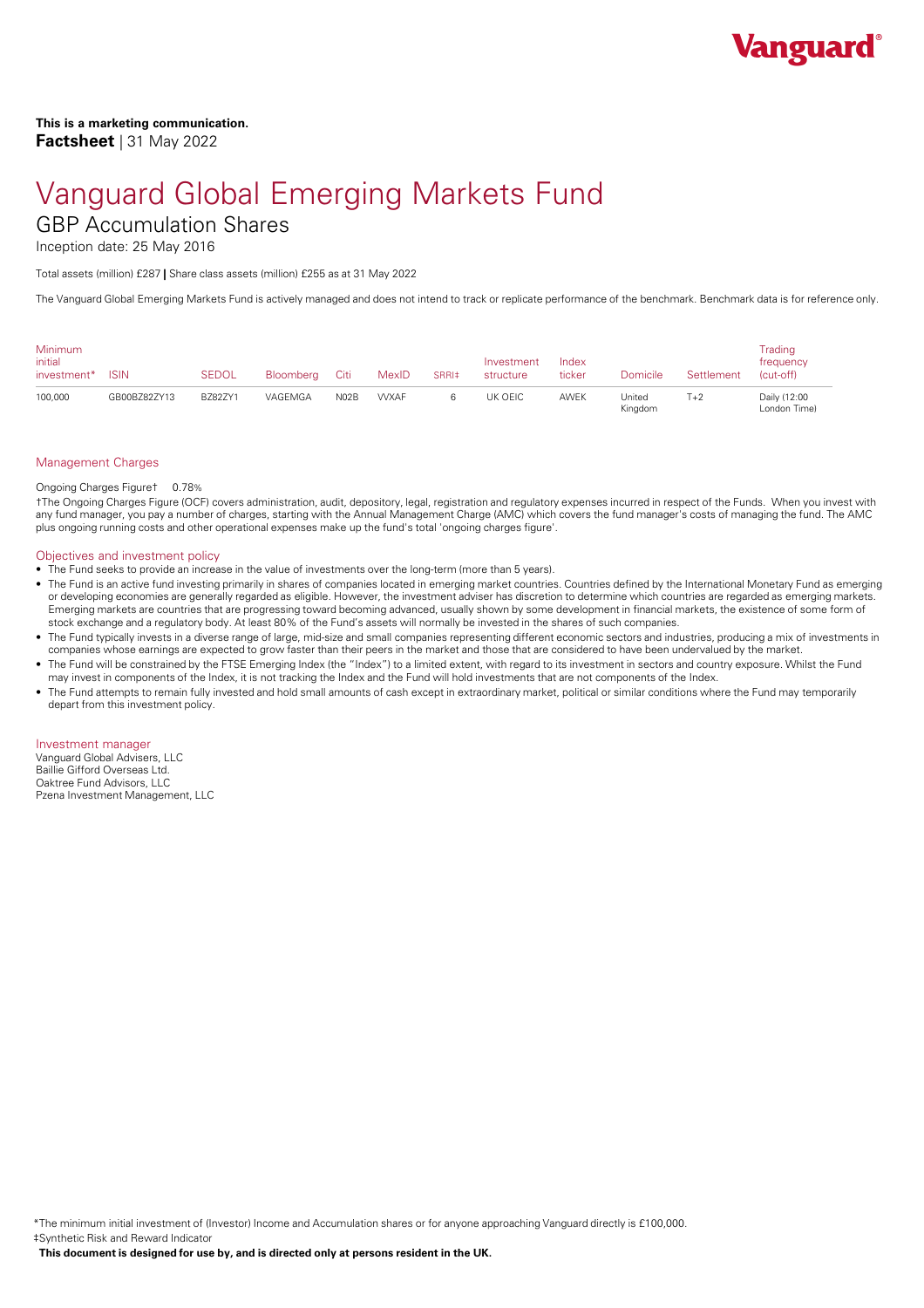# Vanguard Global Emerging Markets Fund

GBP Accumulation Shares

## Performance summary\*\*

GBP**—**Vanguard Global Emerging Markets Fund Benchmark — FTSE Emerging Index



|                        | 01 Jun 2017<br>-<br>31 May 2018 | 01 Jun 2018<br>$\overline{\phantom{a}}$<br>31 May 2019 | 01 Jun 2019<br>$\sim$<br>31 May 2020 | 01 Jun 2020<br>-<br>31 May 2021 | 01 Jun 2021<br>$\overline{\phantom{a}}$<br>31 May 2022 |
|------------------------|---------------------------------|--------------------------------------------------------|--------------------------------------|---------------------------------|--------------------------------------------------------|
| Fund (Net of expenses) | 9.26%                           | 2.74%                                                  | $-7.35\%$                            | 42.40%                          | $-9.58\%$                                              |
| Benchmark              | 8.94%                           | 0.12%                                                  | $-3.25%$                             | 29.64%                          | $-6.49%$                                               |

| Performance**          | month    | Quarter  | Year to<br>date | year     | 3 years | 5 years | 10 years          | Since<br>inception |
|------------------------|----------|----------|-----------------|----------|---------|---------|-------------------|--------------------|
| Fund (Net of expenses) | 0.04%    | $-0.74%$ | $-4.01%$        | $-9.58%$ | 6.05%   | 6.01%   | $\qquad \qquad -$ | 12.39%             |
| Benchmark              | $-0.39%$ | $-1.14%$ | $-3.51%$        | $-6.49%$ | 5.46%   | 5.05%   | 6.74%             | 10.73%             |

\*\*In this document the performance displayed for the Fund(s) and therefore relative performance to the benchmark index may be impacted by swing pricing. The NAV of a Fund may swing according to subscription/redemption activity so that transaction costs caused by these cashflows are notborne by the existing holders in a Fund. The benchmark index is not affected by swing pricing and therefore you may see tracking difference between the performance of the Fund and the benchmark. Performance and Data is calculated on closing NAV as at 31 May 2022.

**Past performance is not a reliable indicator of future results.**

Source: Vanguard; FTSE Emerging Index

Key investment risks

The value of equities and equity-related securities can be affected by daily stock market movements. Other influential factors include political, economic news, company earnings and significant corporate events. Movements in currency exchange rates can adversely affect the return of your investment.

Liquidity risk. Lower liquidity means there are insufficient buyers or sellers to allow the Fund to sell or buy investments readily.

Counterparty risk. The insolvency ofany institutions providing services such as safekeeping of assets or acting as counterparty to derivatives or other instruments, may expose the Fund to financial loss.

Please also read the risk factors section in the prospectus and the Key Investor Information Document, both of which are available on the Vanguard website.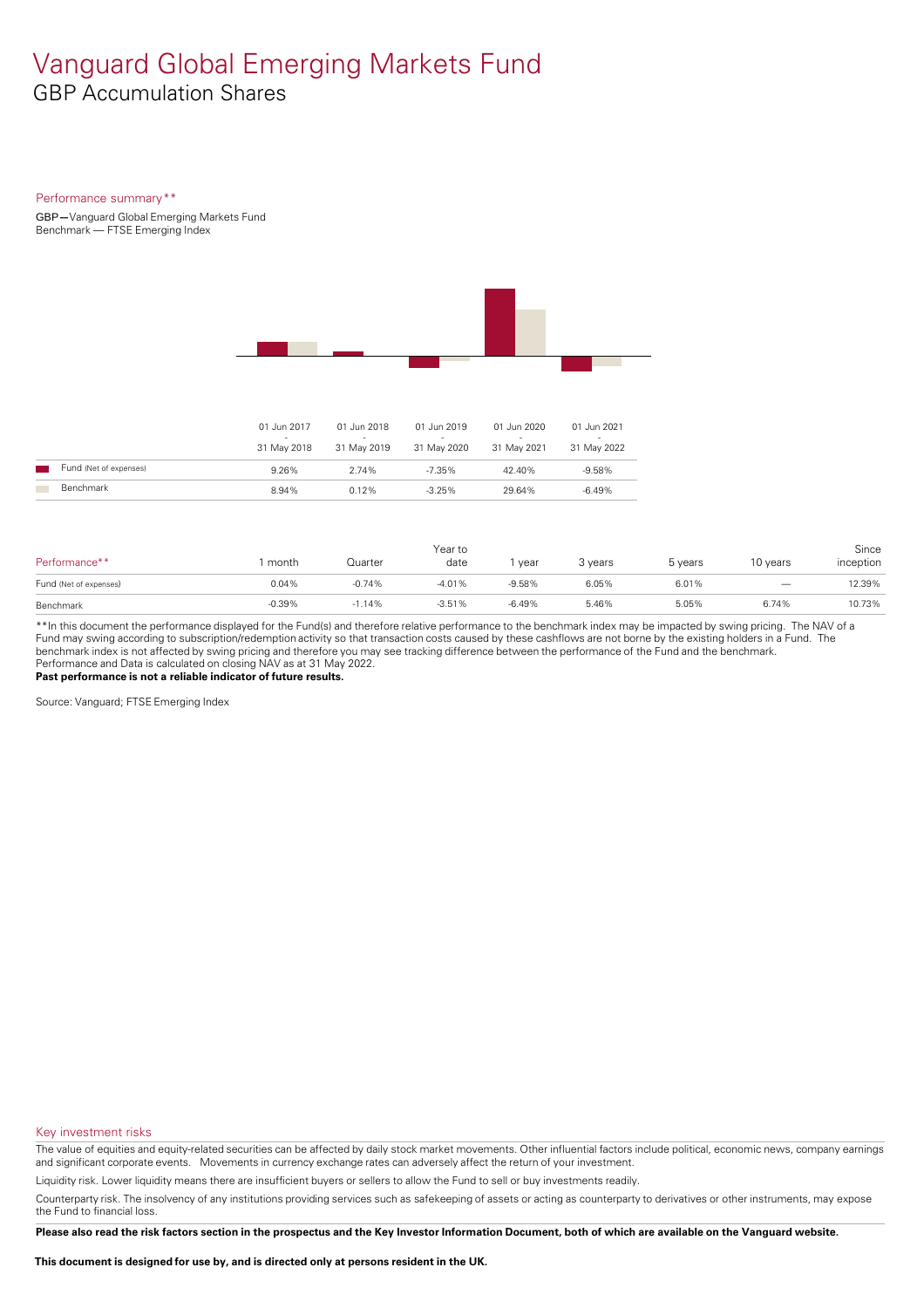# Vanguard Global Emerging Markets Fund GBP Accumulation Shares

Data as at 31 May 2022 unless otherwise stated.

| <b>Characteristics</b>  | Fund   | Benchmark | т              |
|-------------------------|--------|-----------|----------------|
| Number of stocks        | 160    | 1,903     | Τa             |
| Median market cap       | £25.2B | £20.7B    | P(             |
| Price/earnings ratio    | 9.0x   | 11.2x     | $\mathsf{A}$   |
| Price/book ratio        | 1.4x   | 2.0x      | $S_6$          |
| Return on equity        | 13.7%  | 15.3%     | R <sub>t</sub> |
| Earnings growth rate    | 10.0%  | 13.0%     | Tε             |
| Turnover rate           | 47%    |           | V              |
| Equity yield (dividend) | 4.0%   | 2.9%      | $\overline{G}$ |
| Quoted Historic Yield   | 1.70%  |           | Bi             |
|                         |        |           |                |

The PTR (Portfolio Turnover Rate) approach considers the total security purchases and sales, the total subscriptions and redemptions and the average net assets of the fund to calculate the turnover figure. Data as at 30 April 2022.

#### Top 10 holdings

| Taiwan Semiconductor Manufacturing Co. Ltd.     | 5.8% |
|-------------------------------------------------|------|
| Petroleo Brasileiro SA                          | 3.3  |
| Alibaba Group Holding Ltd.                      | 3.1  |
| Samsung Electronics Co. Ltd.                    | 3.1  |
| Reliance Industries Ltd.                        | 2.8  |
| Tencent Holdinas Ltd.                           | 2.5  |
| Vale SA                                         | 2.0  |
| Galaxy Entertainment Group Ltd.                 | 1.7  |
| Bank Rakvat Indonesia Persero Tbk PT            | 1.6  |
| Cia Energetica de Minas Gerais                  | 1.5  |
| Top 10 approximately equals 27.4% of net assets |      |
|                                                 |      |

Data as at 31 March 2022

## Weighted exposure

| Technology             | 25.8% |
|------------------------|-------|
| <b>Financials</b>      | 23.1  |
| Consumer Discretionary | 16.0  |
| <b>Basic Materials</b> | 124   |
| Industrials            | 7.5   |
| Energy                 | 7.5   |

| 3.1% |
|------|
| 21   |
| 12   |
| 0.9  |
| 04   |
|      |

Sector categories are based on the Industry Classification Benchmark system ("ICB"), except for the "Other" category (if applicable), which includes securities that have not been provided an ICB classification as of the effective reporting period.

### Market allocation

|  | China  | 25.0% |  |
|--|--------|-------|--|
|  | Brazil | 12.8  |  |
|  | Taiwan | 12.0  |  |
|  | Korea  | 10.7  |  |
|  | India  | 10.0  |  |
|  |        |       |  |

| Hong Kong            | 6.4% |
|----------------------|------|
| <b>United States</b> | 4.4  |
| Indonesia            | 3.1  |
| South Africa         | 2.6  |
| Thailand             | 2.3  |

#### **Source: Vanguard**

#### **Glossary for fund characteristics**

The fund characteristics section above contains a number of metrics that professional investors use to value individual stocks against a market or index average. These metrics can also be used to value and compare funds to the market by taking the average of all the stocks held in the fund and comparing them to those of the fund's benchmark index. We've provided a definition of the terms used for your convenience.

**Median market cap (capitalisation)** looks at all companies in a mutual fund portfolio and calculates the mid point market capitalisation. Market capitalisation represents the aggregate value of a company's stock.

Price earnings ratio (P/E ratio) of a stock is the price paid for a share divided by the annual profit earned by the firm per share. A stock with a price of £10 a share, and earnings last year of £1 a share, would have a P/E ratio of 10.

**Price book ratio** compares a stock's market value to its book value (the accounting value of a stock). It is calculated by dividing the current closing price of the stock by the latest quarter's book value pershare.

**Return on equity** is a measure of a company's profitability that reveals how much profit a company generates with the money shareholders have invested.

**Earnings growth rate** is a measure of growth in a company's net income (what remains after subtracting all the costs from a company's revenues) over a specific period (often one year). Earnings growth can apply to previous periods or estimated data for future periods.

**Turnover rate** is the total value of sales and purchases of stocks by a fund, less any subscriptions and redemptions monies into or out of a fund, expressed as a percentage of the fund's average value, over a specified period (usually one year).

**Equity yield characteristics** reflects distributions declared over the past twelve months as a percentage of the mid-market unit price, as at the date shown. It does not include any preliminary charge and investors may be subject to tax on their distributions.